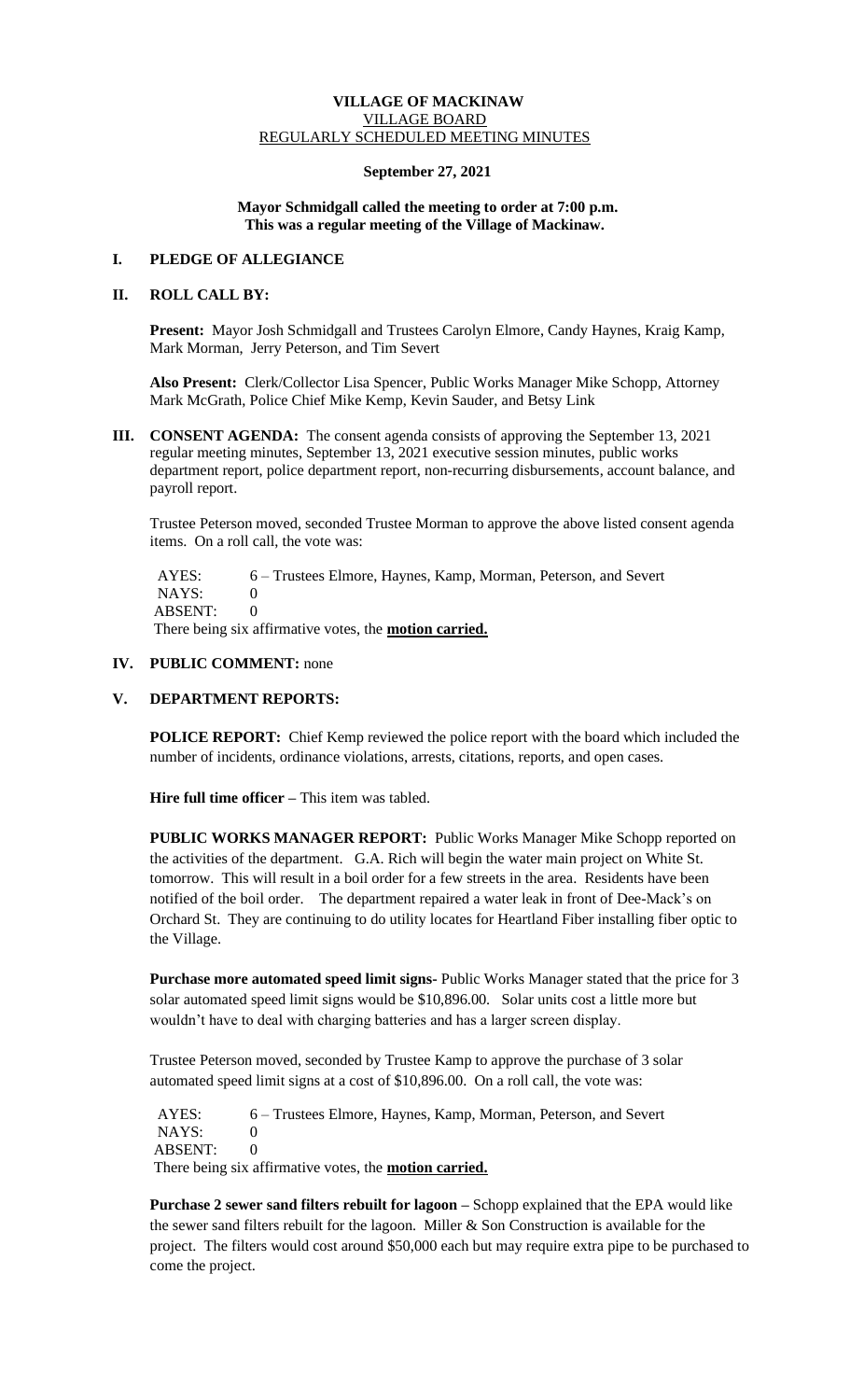Trustee Morman moved, seconded by Trustee Haynes to hire Miller & Son Construction to have 2 sewer sand filters rebuilt for the lagoon at a cost not to exceed \$60,000 for each filter. Sewer Fund has funds earmarked for lagoon improvements – these funds will be used for the project. On a roll call, the vote was:

 AYES: 6 – Trustees Elmore, Haynes, Kamp, Morman, Peterson, and Severt NAYS: 0 ABSENT: 0 There being six affirmative votes, the **motion carried.**

**Hire Maurer and Stutz Engineering for water/sewer projects –** Schopp received an agreement proposal from Maurer and Stutz Engineering and had Attorney Pat McGrath review. There were some items that he would like to review with McGrath. Schopp has spoken with Eurkea regarding the engineer they use. He would like to consider using the engineer using the same engineer and will bring this item back to the Board after further review.

### **TREASURER'S REPORT:**

**Non-Recurring Bills -** Trustee Haynes moved, seconded Trustee Elmore to approve the nonrecurring bills. On a roll call, the vote was:

 AYES: 6 – Trustees Elmore, Haynes, Kamp, Morman, Peterson, and Severt  $NAYS: 0$ ABSENT: 0 There being six affirmative votes, the **motion carried**

### **VI. MAYOR'S REPORT:**

**Wage increases for Nate Judy and Amanda Nunley –** Trustee Kamp moved, seconded by Trustee Nunley to increase Nate Judy's wage to \$25.00 per hour and increase Amanda Nunley's wage to \$20.00 per hour effective immediately. On a roll call, the vote was:

AYES: 6 – Trustees Elmore, Haynes, Kamp, Morman, Peterson, and Severt NAYS: 0 ABSENT: 0 There being six affirmative votes, the **motion carried**

**Petition from William and Diana Embry for 407 Leopold St to be annexed into the Village of Mackinaw –** A request to annex 407 Leopold St was received by William and Diana Embry. A draft annexation agreement was given to the Board to review. Mayor Schmidgall asked the Board to review the agreement, if anyone has any questions or concerns to contact Embry and discuss the matter.

**Set public hearing for 407 Leopold St. annexation –** Trustee Morman moved, seconded by Trustee Kamp to set a public hearing for the annexation of 407 Leopold St. for October 25, 2021 at 7:05 p.m.. On a roll call, the vote was:

AYES: 6 – Trustees Elmore, Haynes, Kamp, Morman, Peterson, and Severt NAYS: 0 ABSENT: 0 There being six affirmative votes, the **motion carried**

#### **VII. LOCAL LIQUOR CONTROL COMMISSIONER'S REPORT:** none

# **VIII. TRUSTEES' REPORT:**

**Zoning Board recommendation of zoning code classification for annexation of 407 Leopold St. –** This item was tabled.

**Ordinance # 1012 granting variance for 511 E Madison St. –** Trustee Kamp moved, seconded by Trustee Morman to adopt ordinance #1012 grant a variance to 511 E Madison St to reduce the depth of the side yard from ten feet to three feet for the construction of a garage in the rear yard. Zoning Board made a recommendation to grant the variance. On a roll call, the vote was:

AYES: 6 – Trustees Elmore, Haynes, Kamp, Morman, Peterson, and Severt NAYS: 0 ABSENT: 0 There being six affirmative votes, the **motion carried**